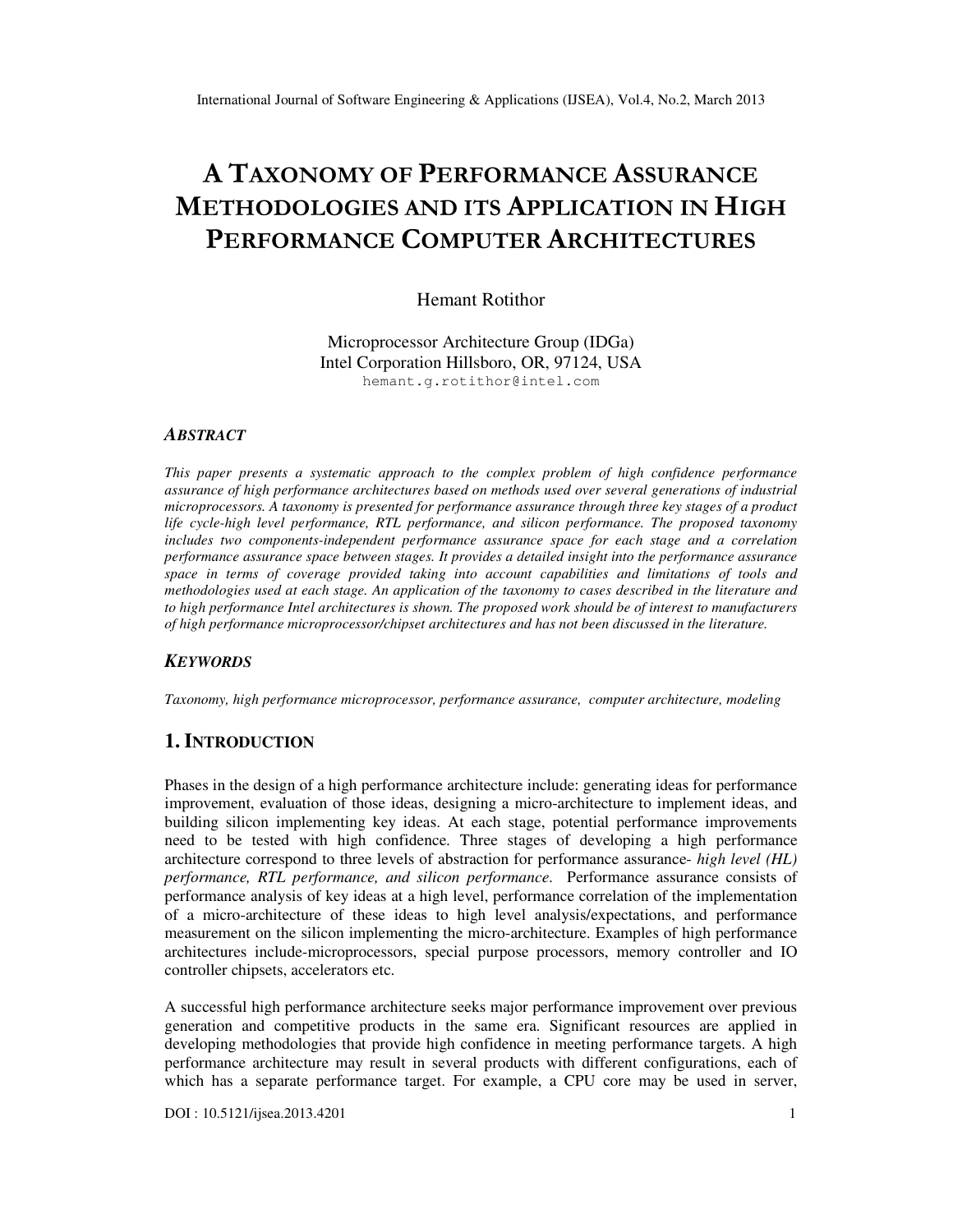desktop, mobile products with different cache sizes, core/uncore frequencies, number of memory channels/size/speed. A performance assurance scheme should provide high confidence in performance of each product. We propose a generalized taxonomy of performance assurance methods that has been successfully deployed for delivering high performance architectures over several generation of CPUs/chipsets. The proposed taxonomy is regular and designed to highlight key similarities and differences in different performance methodologies. Such an insight is not available in existing literature.

# **2. BACKGROUND**

Literature pertaining to performance related taxonomies has focused on specific aspects of performance evaluation-primarily on workloads and simulation methods or application specific performance issues, for example, taxonomy for imaging performance [1]. A taxonomy of hardware supported measurement approaches and instrumentation for multi-processor performance is considered in [2]. A taxonomy for test workload generation is considered in [3] that covers aspects of valid test workload generation and [4] that considers process execution characteristics. A proposal for software performance taxonomy was discussed in [5]. Work on performance simulation methods, their characteristics, and application is described in [6-9]. Another example describes specific aspects of validating pre-silicon performance verification of HubChip chipset [10]. Other related work focuses on performance verification techniques for processors and SOCs and describe specific methods used and experience from using them [11- 14]. The literature, while addressing specific aspects of performance verification, addresses only part of the issues needed for complete performance assurance of a complex high performance architecture. Significant more effort is needed in producing high performance architectures and the goal of the paper is to provide a complete picture of this effort in the form of a unified taxonomy that can't be gathered through glimpses of pieces described in the literature. This paper covers key aspects of product life-cycle performance assurance methods and proposes a taxonomy to encapsulate these methods in a high level framework. We show in a later section how the proposed taxonomy covers subsets of the performance verification methods described in the literature and its application to real world high performance architectures.

Section 3 provides motivation for development of the taxonomy. Section 4 describes the proposed taxonomy. Section 5 discusses examples of application of the proposed taxonomy. Section 6 concludes the paper.

# **3. MOTIVATION FOR THE PROPOSED TAXONOMY**

Product performance assurance is not a new problem and manufacturers of high performance architectures have provided snapshots of subset of the work done [10-14]. This paper unifies key methods employed in performance assurance from inception to the delivery of silicon. Such a taxonomy is useful in the following ways:

- a. It depicts how high confidence performance assurance is conducted for modern microprocessors/chipsets based on experience over several generations of products.
- b. It provides new insight into the total solution space of performance assurance methods employed for real high performance chips and a common framework within which new methods can be devised and understood.
- c. It provides a rational basis for comparison of different methods employed and shows similarities and differences between methods employed at each stage of performance assurance.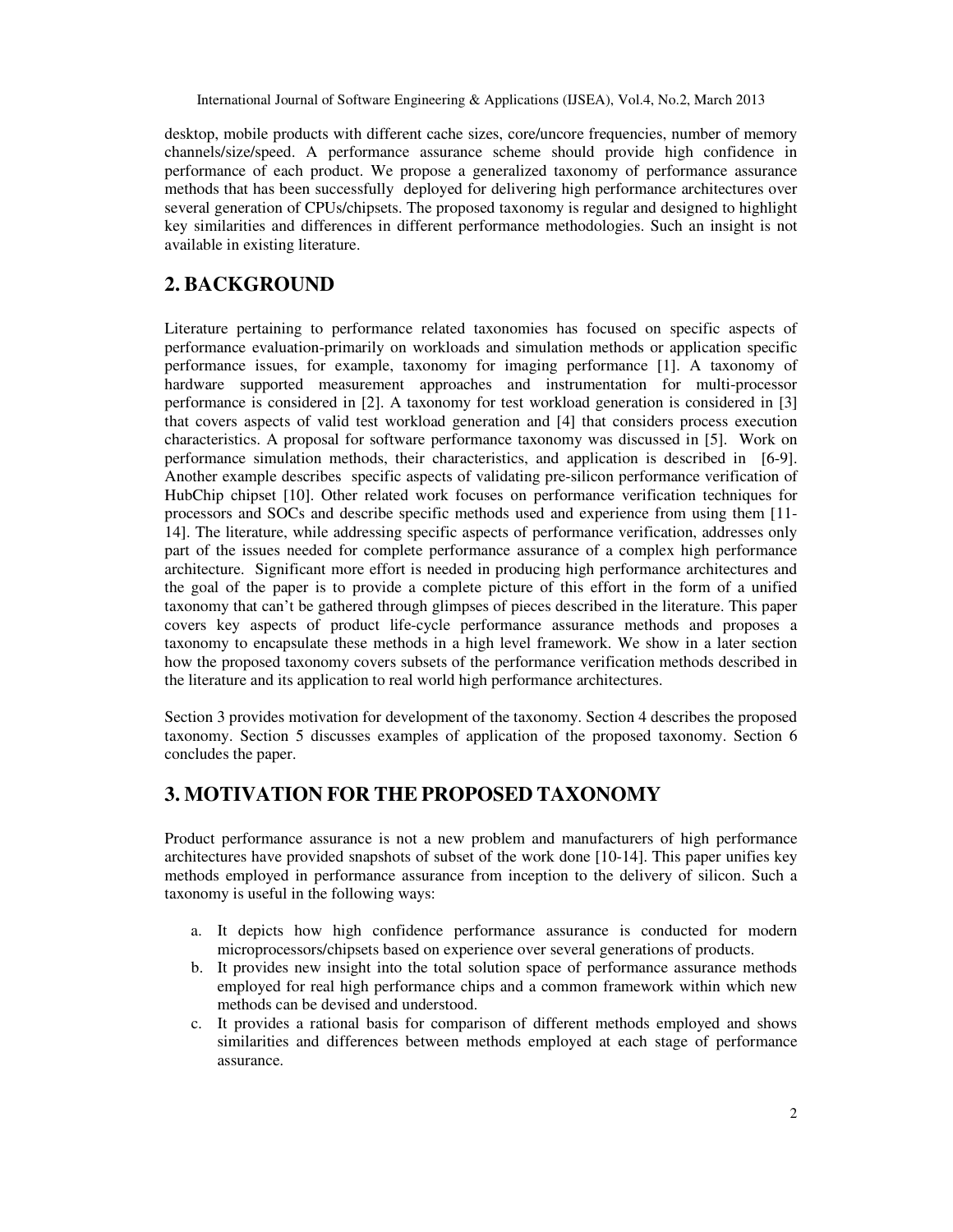- d. Exposes the complexity, flexibility, and trade-offs involved in the total task and provides a basis for identifying adequacy of performance assurance coverage obtained with a different solutions and any potential gaps that might exist that can be filled to improve coverage
- e. Provides a framework for assessing risk with respect to product performance with reference to initial expectations set through planning or competitive assessment and provides a high level framework for creating a detailed performance assurance execution plan

Why is it important to look at a detailed framework for components of performance assurance? To understand this, it is useful to go through the process of specification of performance requirements and their evaluation through product life cycle:

- Performance targets for a new architecture and its derived products are set via careful planning for the time frame when it is introduced to make it competitive.
- A set of high level ideas to reach performance targets are investigated via a high level model and a subset of these ideas is selected for implementation.
- A micro-architecture for implementing the selected ideas is designed and RTL (register transfer level) model is created.
- Silicon implementing the RTL model is created and tested.

Performance evaluation is necessary at each stage to meet the set targets. The tools used for performance analysis at each stage differ greatly in their capabilities, coverage, accuracy, and speed. Table 1 shows how various attributes of performance assurance at each stage compare. A high level performance model can be developed rapidly, can project performance for modest number and sizes of workloads, stimulus can be injected and observed at fine granularity but may not capture all micro-architecture details. Performance testing with an RTL model needs longer development time, runs slow, and can project performance for a small set of workloads over short durations but captures details of the micro-architecture. Performance testing with silicon can run full set of workloads, captures all details of micro-architecture and provides significant coverage of performance space, however, ability to inject stimulus and observability of results is limited. The goals of performance testing in these stages are also different. In the high level model the goal is feature definition and initial performance projections to help reach the goals and evaluate performance trade-off vs. micro-architecture changes needed from initial definition at a later stage to see if it is still acceptable. The goal of RTL performance testing is to validate that the policies/algorithms specified by high level feature definition are correctly implemented and correlated on a preselected set of tests on key metrics and that performance is regularly regressed against implementation changes. Silicon performance is what is seen by the customer of the product and its goal is to test that the initial performance targets are met and published externally, it also provides key insights for development of next architecture via measured data with any programmable features and de-features in the chip.

Considering these differences in the capabilities and goals of performance assurance at each stage, thinking of performance in a monolithic manner does not help one easily comprehend the complete space needed to deliver high performance architectures. It is important to tackle performance assurance at each stage of development process with a clear understanding of the goals, capabilities, and limitations to understand the scope and gaps in coverage that is addressed by the proposed taxonomy.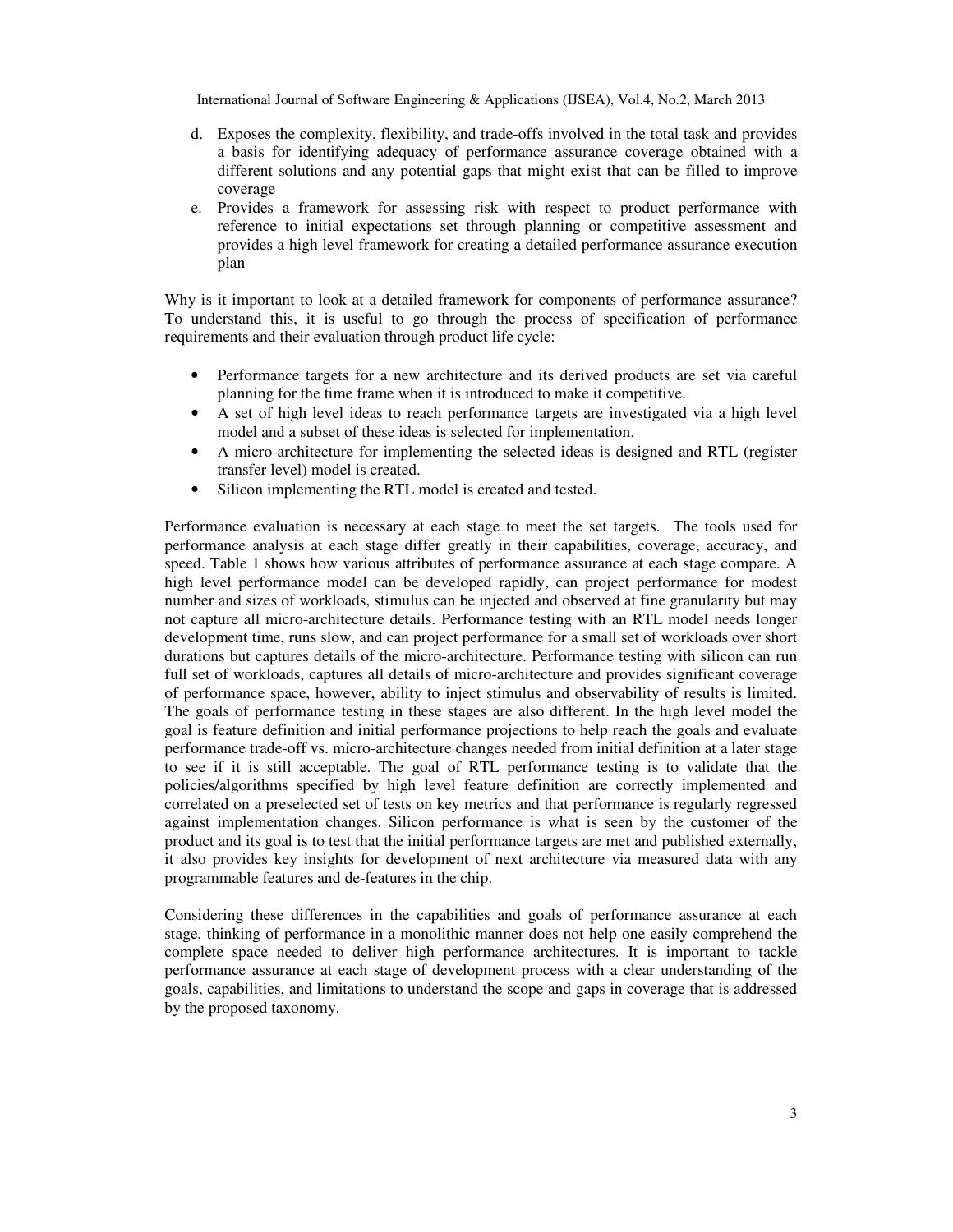|                            | <b>HL</b> Performance | RTL Performance | <b>Silicon Performance</b> |  |
|----------------------------|-----------------------|-----------------|----------------------------|--|
| Development time           | Low                   | Modest          | High                       |  |
| Workload size and          | Modest                | Short           | Long                       |  |
| length                     |                       |                 |                            |  |
| Stimulus Injection         | Fine                  | Fine            | Coarse                     |  |
| granule                    |                       |                 |                            |  |
| <b>Observation Granule</b> | Fine                  | Fine            | Coarse                     |  |
| Result speed               | Modest                | Slow            | Fast                       |  |
| Microarchitecture          | Low                   | High            | High                       |  |
| Detail captured/tested     |                       |                 |                            |  |
| (accuracy)                 |                       |                 |                            |  |
| Perf space coverage        | Modest                | Modest          | High                       |  |
| Goal                       | High level arch       | Validate arch   | Validate expected          |  |
|                            | partitions, pre-si    | policies get    | silicon performance        |  |
|                            | feature defn, pre-si  | implemented in  | from part, provide         |  |
|                            | pef projection,       | RTL, maintain   | input for next             |  |
|                            | implementation        | projected       | generation arch, perf      |  |
|                            | cost vs. perf         | performance     | over competition or        |  |
|                            | tradeoff              |                 | next process shrink        |  |

Table 1. Comparison of attributes of performance testing with different abstraction levels.

# **4. A TAXONOMY FOR PERFORMANCE ASSURANCE**

The total performance assurance space (PA) consists of a cross product of two spacesindependent performance assurance space (IPA) and correlation performance assurance space (CPA). IPA marks the space covered by independently testing each of the three abstraction levels whereas CPA marks space covered by correlating performance between combinations of abstraction levels. Examples of IPA space performance testing includes: performance comparison with a feature on vs off, performance comparison with previous generation, performance sensitivity to key micro-architecture parameters (policies, pipeline latency, buffer sizes, bus width, speeds etc), benchmark score projections, transaction flow visual defect analysis (pipeline bubbles), idle/loaded latency and peak bandwidth measurements, multi-source traffic interference impact, etc. CPA space correlates measurements done in one space to that done in other space with comparable configurations on various metrics to identify miscorrelations and gain confidence. Coverage in both spaces is needed to get high confidence in performance. We discuss each level of abstraction and propose a taxonomy consisting of the following four components.

Let us denote:

 $\alpha$  as the high level performance space,

 $β$  as the RTL performance space,

γ as the silicon performance space,

θ as the correlation performance assurance space (CPA), of individual spaces (α, β, γ), then the taxonomy for performance assurance space for high performance architectures (PA) denoted by  $\delta$ , is given as: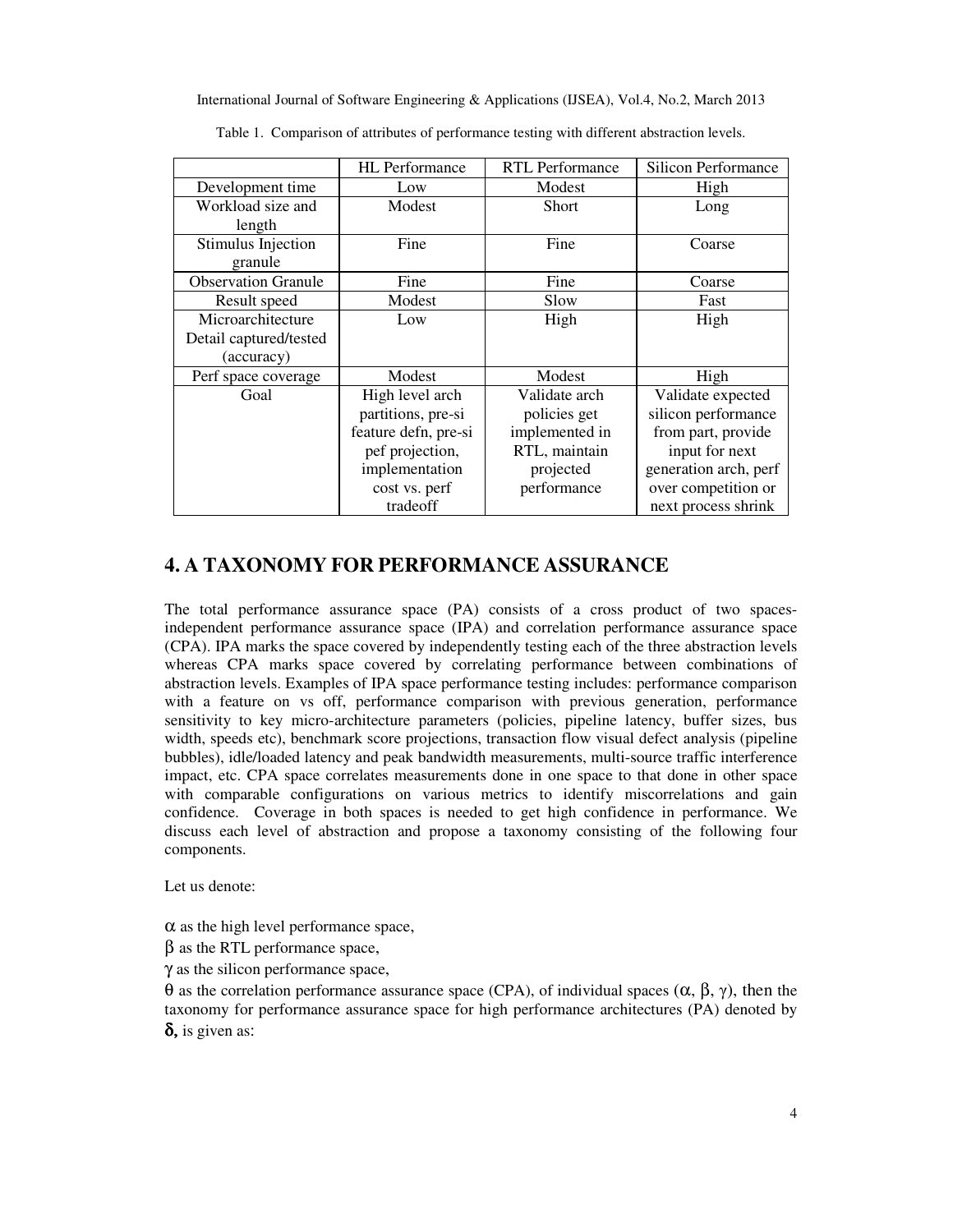$$
\delta \in \{ \alpha \ X \ \beta \ X \gamma X \ \theta \} \text{ or } \{ \text{IPA } X \ \text{CPA} \}
$$
 (1)

Where X denotes a Cartesian product of individual spaces. IPA is marked by {  $\alpha$  X  $\beta$  X  $\gamma$  }.

#### **4.1. High level performance assurance space** α

Figure 1 depicts high level (HL) performance assurance space. Components of the space exploit symmetry in providing coverage in all spaces to generate a regular taxonomy.

 $\alpha \in \{$  Analysis method ( $\lambda$ ) X Stimulus ( $\phi$ ) X Component granularity ( $\mu$ ) X Transaction source (η) X Metric (ρ) X Configuration (ξ) } (2)

Where:

*Component granularity* ( $\mu$ ) ∈ {Platform, full chip, cluster, combination} (3) *Analysis method* ( $\lambda$ ) ∈ {Analytical model, simulation model, emulation, combination} (4)

*Stimulus (* $\phi$ *)*  $\in$  {Complete workload/benchmark, samples of execution traces, synthetic/directed

| workload, combination                                                     |  |
|---------------------------------------------------------------------------|--|
| <i>Traffic source</i> ( $\eta$ ) $\in$ {Single source, multiple sources } |  |

*Metric*  $(\rho)$   $\in$  {Benchmark score, throughput/runtime, latency /bandwidth, meeting area/power/complexity constraints, combination} (7) *Configuration*  $(\xi) \in \{Single\ configuration, multiple\ configurations\}$  (8)



Figure 1: IPA-space of high level performance assurance

High level performance analysis may be done using analytical model, simulation model, emulation, or a combination of these methods. Analytical models are suitable for rapid high level analysis of architectural partitions when the behavior and stimulus is well understood or can be abstracted as such, simulation modeling may be trace or execution driven and can incorporate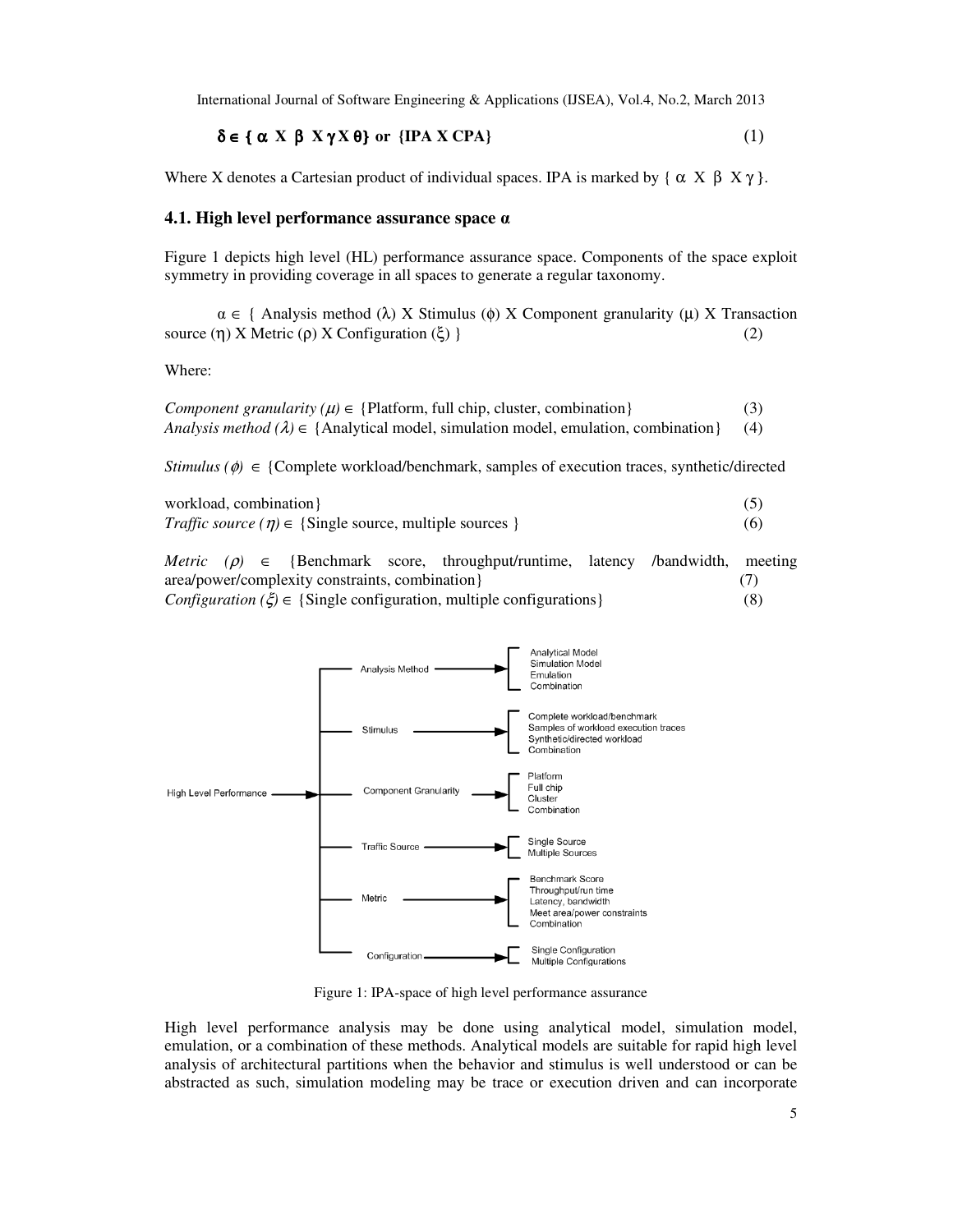more details of the behavior to get higher confidence in performance analysis under complex behavior and irregular stimulus, emulation is suitable when an emulation platform is available and speed of execution is important. A behavioral high level simulation model may describe different units with different abstraction levels (accuracy) and gets progressively more accurate with respect to the implementation details as RTL is coded and correlated, the HL model serves as a reference in later stages. A combination method can also be used for example, a spread-sheet model that combines an analytical model with input from simulation model, if it is too expensive to simulate underlying system with adequate accuracy and speed.

We may choose to test the system at different levels of component granularity. It is possible to test at platform level (where the device under test is a component of the user platform), at full chip level where the device under test is a chip implementing the high performance architecture, for example, in a high volume manufacturing tester, at a large cluster level within the chip (for example: out of order execution unit or last level cache in the uncore), or we may target all of these depending on which pieces are critical for product performance. The test stimulus and test environment for each component granularity may differ and needs infrastructure support to create comparable stimulus, configuration etc. for performance correlation.

Stimulus may be provided in several forms depending on the device under test. We may use a complete workload execution on a high level model, short trace samples from execution of a workload (e. g. running on a previous generation platform or new arch simulator) driving a simulation model, use synthetic/directed tests to exercise a specific performance feature or a cluster level latency and bandwidth characterization. Synthetic stimulus may target for example, idle or loaded latencies, cache hit/miss and memory page hit/miss bandwidth, peak read/write interconnect bandwidth (BW) etc. Synthetic stimulus can also be directed toward testing performance of new high risk features that may span across the micro-architecture. Synthetic stimulus is targeted toward testing a specific behavior and/or metric whereas a real workload trace captures combinations of micro-architecture conditions and flows that a synthetic behavior may not generate and both are important from getting good coverage. Synthetic and real workload stimuli may converge if the workload is a synthetic kernel and traces from its execution are used in driving a simulator, however, in most cases the differentiation can be maintained. Stimulus may also be a combination of these stimuli. The selected method depends on speed of execution of the model, and the importance of the metric and workloads.

For traffic sources, depending on the device under test, we may test with a single traffic source or a combination of traffic sources. Examples of a single traffic sources are CPU multi-core traffic, integrated graphics traffic, or IO traffic that might be used to characterize core, graphics, IO performance with a new feature. We may have a combination of above traffic sources to find interesting micro-architecture performance bottlenecks. Examples of such bottlenecks include for example, buffer sizes, forward progress mechanisms, coherency conflict resolution mechanisms.

Various metrics are used in evaluation. If the benchmark can be run on the HL model/silicon, a benchmark score is used. If components of the benchmark or short traces of workload execution are used, throughput (CPI) or run time is used. If performance testing is targeted to a specific cluster, we may use latency of access or bandwidth to the unit as a metric. For a performance feature to be viable, it needs to also meet area, power, and complexity constraints in implementation. An addition of a new feature may need certain die area and incur leakage and dynamic power that impacts TDP (thermal design point) power and battery life. Based on the performance gain from a new feature and impact on the area/power, a feature may or may not be viable depending on the product level guidelines and needs to be evaluated during HL and RTL performance stages. Design/validation complexity of implementing the performance feature is a key constraint for timely delivery. We may use a combination of these metrics depending on the evaluation plan.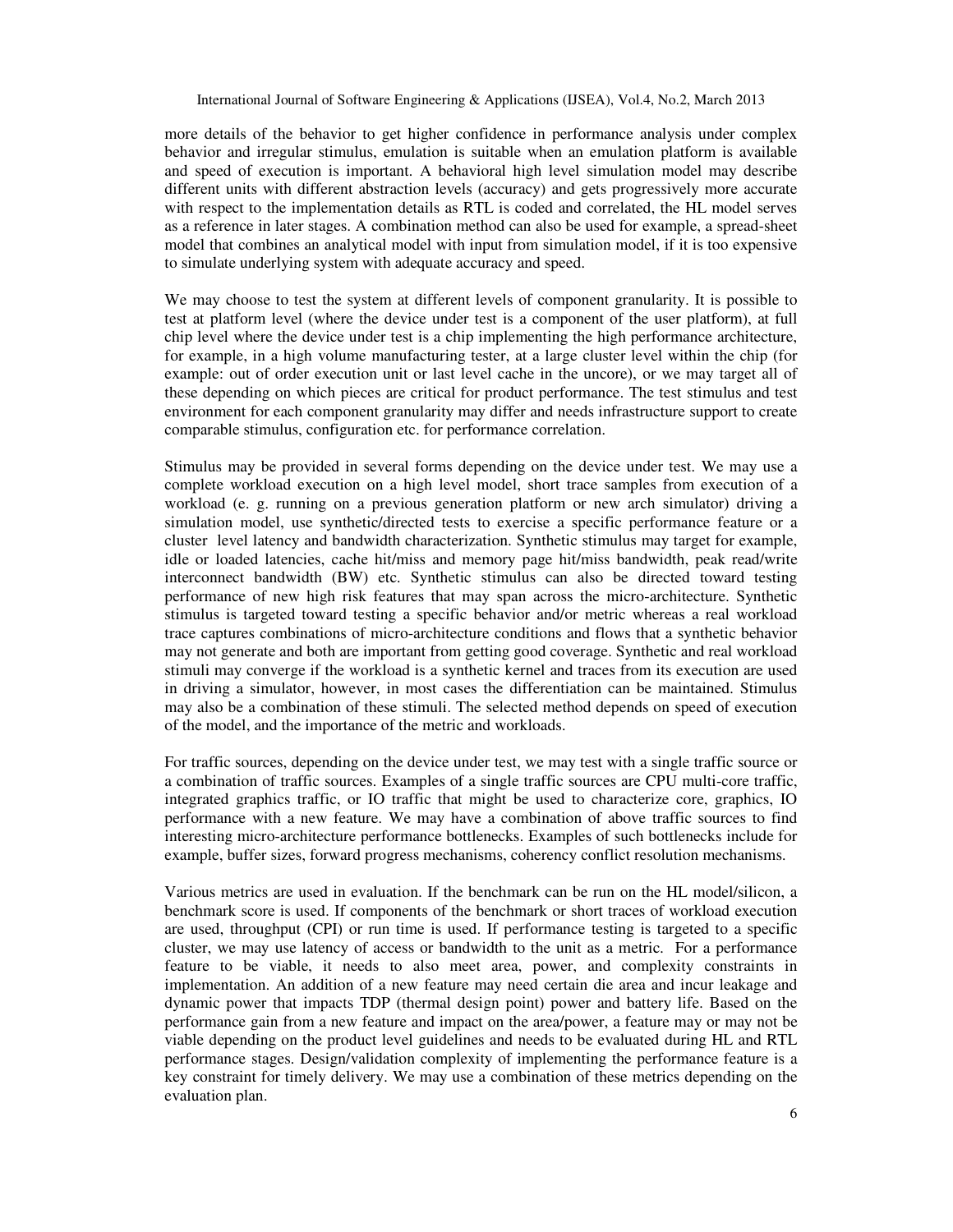There may be more than one product configuration supported with a given architecture. Several possibilities exist: do complete performance testing on all configurations, a subset of the performance testing on all configurations, or a subset of the performance testing on a subset of configurations that differ in key ways to trade off effort against performance risk. The exact configurations and the performance testing with each configuration depends on the context, the proposed taxonomy differentiates between how much testing is done for each. An example of multiple configurations for a core/uncore is use in several desktop, mobile, server configurations that differ in key attributes (cache size, number of cores, core/uncore frequency, DRAM speed/size/channels, PCI lanes etc.).

Not all combinations generated in the HL space are either valid, feasible, or equally important. For example, although in principle one could specify an analytical model at platform granularity to measure benchmark score, creating such a model with desired accuracy may not be feasible. Performance testing with one configuration and traffic source may be more extensive than other combinations due to the significance attached to those tests. A performance architect will specify relevant components of the space that are deemed significant in a performance assurance execution plan. We do not enumerate key combinations as their significance differs depending on the context.

#### **4.2. RTL performance assurance space** β

Figure 2 depicts the RTL performance assurance space.

 $\beta \in \{$  Stimulus (φ) X Component granularity (μ) X transaction source (η) X Metric (ρ) X configuration  $(\xi)$  } (9)

Where:

| <i>Stimulus</i> ( $\phi$ ) $\in$ { Samples of execution traces, synthetic/directed workload, combination {(10))                |      |
|--------------------------------------------------------------------------------------------------------------------------------|------|
| Component granularity ( $\mu$ ) $\in$ { Full chip, cluster, combination}                                                       | (11) |
| <i>Traffic source</i> ( $\eta$ ) $\in$ {Single source, multiple sources }                                                      | (12) |
| <i>Metric</i> $(\rho) \in \{Throughtr$ untime, latency /bandwidth, meeting area/power/complexity<br>constraints, combination } | (13) |
| <i>Configuration</i> ( $\xi$ ) $\in$ {Single configuration, multiple configurations}                                           | (14) |

Components of RTL performance assurance space are symmetric with the high level components except for the following key differences arising from differences in environments. Performance testing is done on RTL model that generally runs slow since it captures micro-architecture details. Running large benchmarks is thus generally hard without a large compute capacity and it is best to use short workload test snippets or directed tests. The execution results may be visually inspected or measured using performance checker rules on result log files.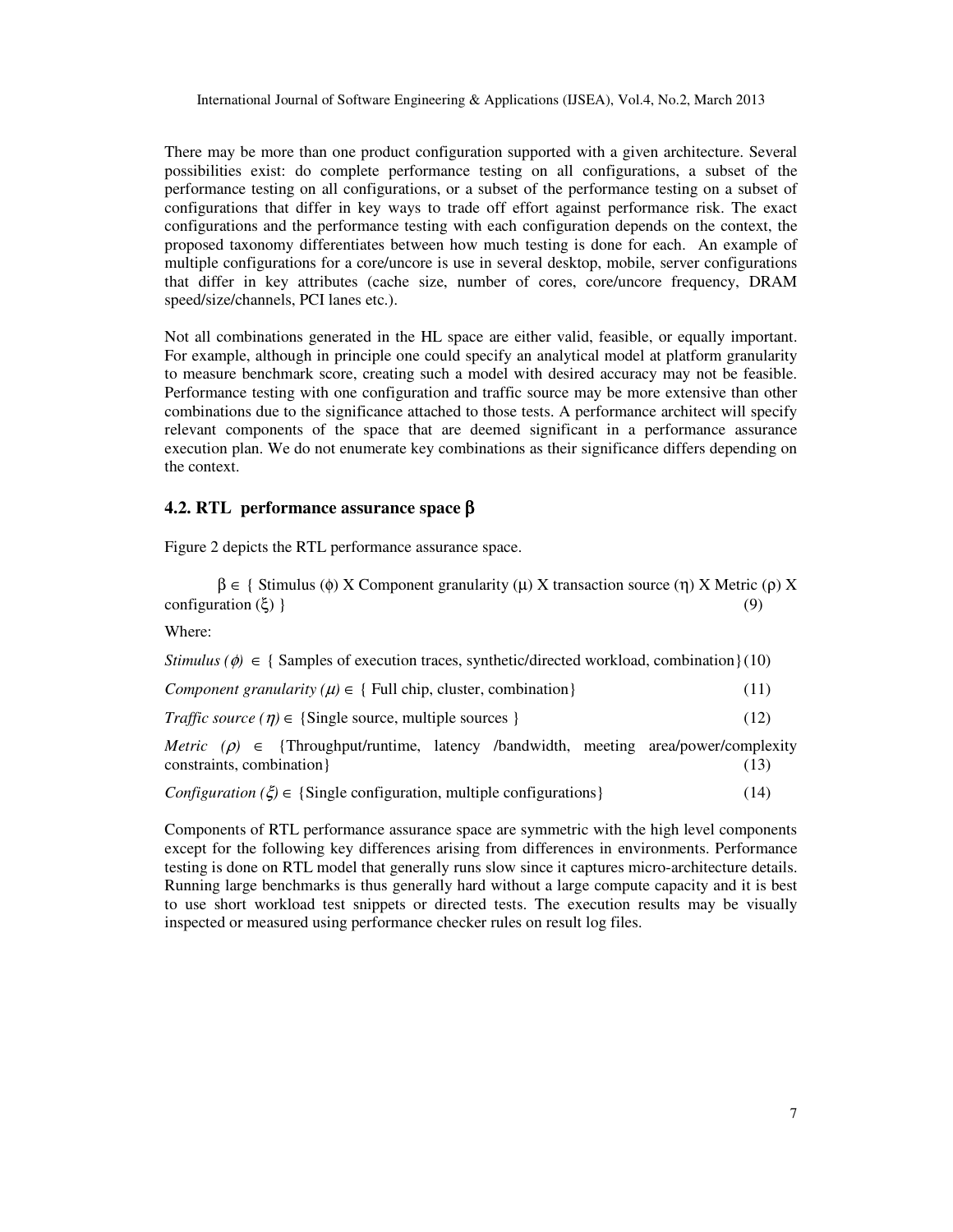

Figure 2: IPA-space of RTL performance assurance

#### **4.3. Silicon performance assurance space** γ

Figure 3 depicts silicon performance assurance space.

 $\gamma \in \{$  Stimulus (φ) X Component granularity (μ) X transaction source (η) X Metric (ρ) X configuration  $(\xi)$  } (15)

Where:

*Stimulus (ϕ)* ∈ {Complete workload/benchmark, synthetic/directed workload, combination} (16)

|  | <i>Component granularity</i> ( $\mu$ ) $\in$ {Platform, full chip, combination} |  |
|--|---------------------------------------------------------------------------------|--|
|--|---------------------------------------------------------------------------------|--|

*Traffic source* ( $\eta$ ) ∈ {Single source, multiple sources } (18)

*Metric* ( $\rho$ )  $\in$  {Benchmark score, Throughput/runtime, latency /bandwidth, combination { (19)

*Configuration* ( $\xi$ ) ∈ {Single configuration, multiple configurations} (20)

Components of silicon performance are symmetric to other spaces with notable differences related to accessibility/observability notes earlier. Thus for devices under test, stimulus component granularity is limited to full chip/platform.



Figure 3: IPA-space of silicon performance assurance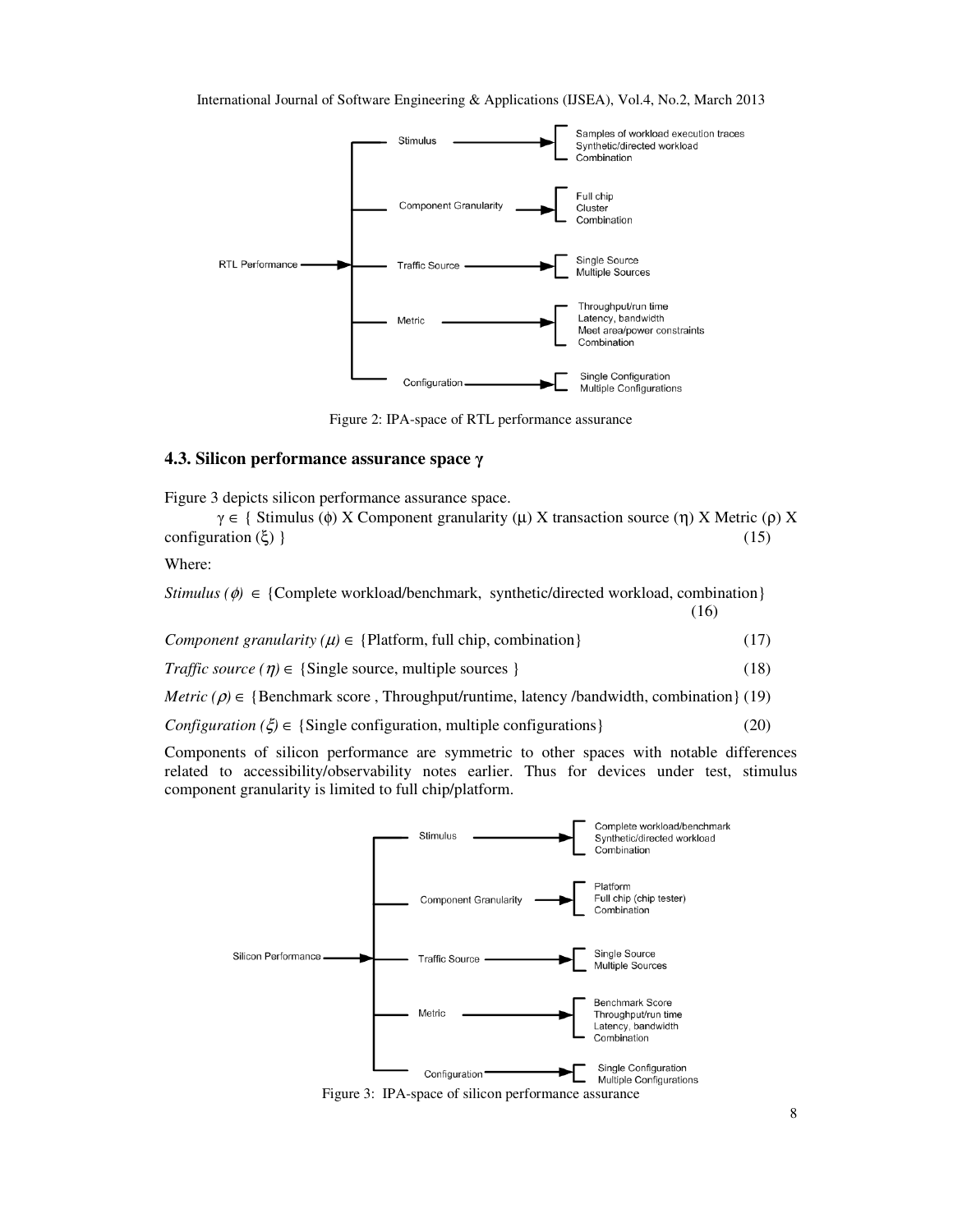# **4.4. Correlation performance Assurance (CPA) Space** θ

Figure 4 shows four components of CPA using definitions symmetric to IPA space: Let  $\tau$  denote the correlation space between RTL and High level performance Let  $\overline{\omega}$  denote the correlation space between High level and silicon performance Let ∂ denote the correlation space between RTL and silicon performance Let  $\Omega$  denote the correlation space between HL, RTL, and silicon performance Then CPA  $\theta$  is given as:

$$
\theta \in \{ \tau X \mathbf{\Omega} \times \mathbf{\partial} X \mathbf{\Omega} \}
$$
 (21)

 $τ$ ,  $σ$ ,  $∂$ ,  $Ω ∈ {Stimulus (φ) X Component granularity (μ) X transaction source (η) X Metric$ 

( $\rho$ ) X configuration ( $\xi$ ) } (22)

# **For** τ:

*Stimulus* ( $\phi$ ) ∈ {Samples of execution traces, synthetic/directed workload, combination} *Component granularity*  $(\mu) \in \{Full chip, cluster, combination\}$ *Traffic source* ( $\eta$ )  $\in$  {Single source, multiple sources } *Metric* ( $\rho$ ) ∈ {Throughput/runtime, latency /bandwidth, area/power/complexity constraint, combination} *Configuration (*ξ*)* ∈ {Single configuration, multiple configurations} **For** ϖ: *Stimulus* ( $\phi$ )  $\in$  {Complete workload/benchmark, synthetic/directed workload, combination} *Component granularity*  $(\mu) \in \{Platform, full chip, combination\}$ *Traffic source* ( $\eta$ )  $\in$  {Single source, multiple sources } *Metric* ( $\rho$ )  $\in$  { Benchmark score, Throughput/runtime, latency /bandwidth, combination} *Configuration* ( $\zeta$ )  $\in$  {Single configuration, multiple configurations} **For** ∂: *Stimulus* ( $\phi$ )  $\in$  { Synthetic/directed workload} *Component granularity*  $(\mu) \in \{Full chip\}$ *Traffic source* ( $\eta$ )  $\in$  {Single source, multiple sources } *Metric* ( $\rho$ )  $\in$  {Throughput/runtime, latency /bandwidth, combination} *Configuration* ( $\zeta$ )  $\in$  {Single configuration, multiple configurations} **For** Ω: *Stimulus* ( $\phi$ )  $\in$  {Synthetic/directed workload} *Component granularity* ( $\mu$ )  $\in$  {Full chip} *Traffic source* ( $\eta$ )  $\in$  {Single source, multiple sources } *Metric* ( $\rho$ )  $\in$  {Throughput/runtime, latency /bandwidth, combination} *Configuration* ( $\xi$ )  $\in$  {Single configuration, multiple configurations}

CPA space denotes the part of the total coverage that is obtained by correlating between IPA spaces using comparable stimulus, metric, traffic sources, components, and configurations. This coverage is necessary because we are not able to test everything in individual spaces due to limitations discussed earlier and correlation space improves that coverage. In CPA space, high priority is on correlating the performance of the RTL model with the high level model. The high level model runs fast enough and can be used to project benchmark level performance and if the two models correlate, the high level model serves as a good proxy for what we may expect for RTL benchmark level projection. The significance of each correlation space may differ. We have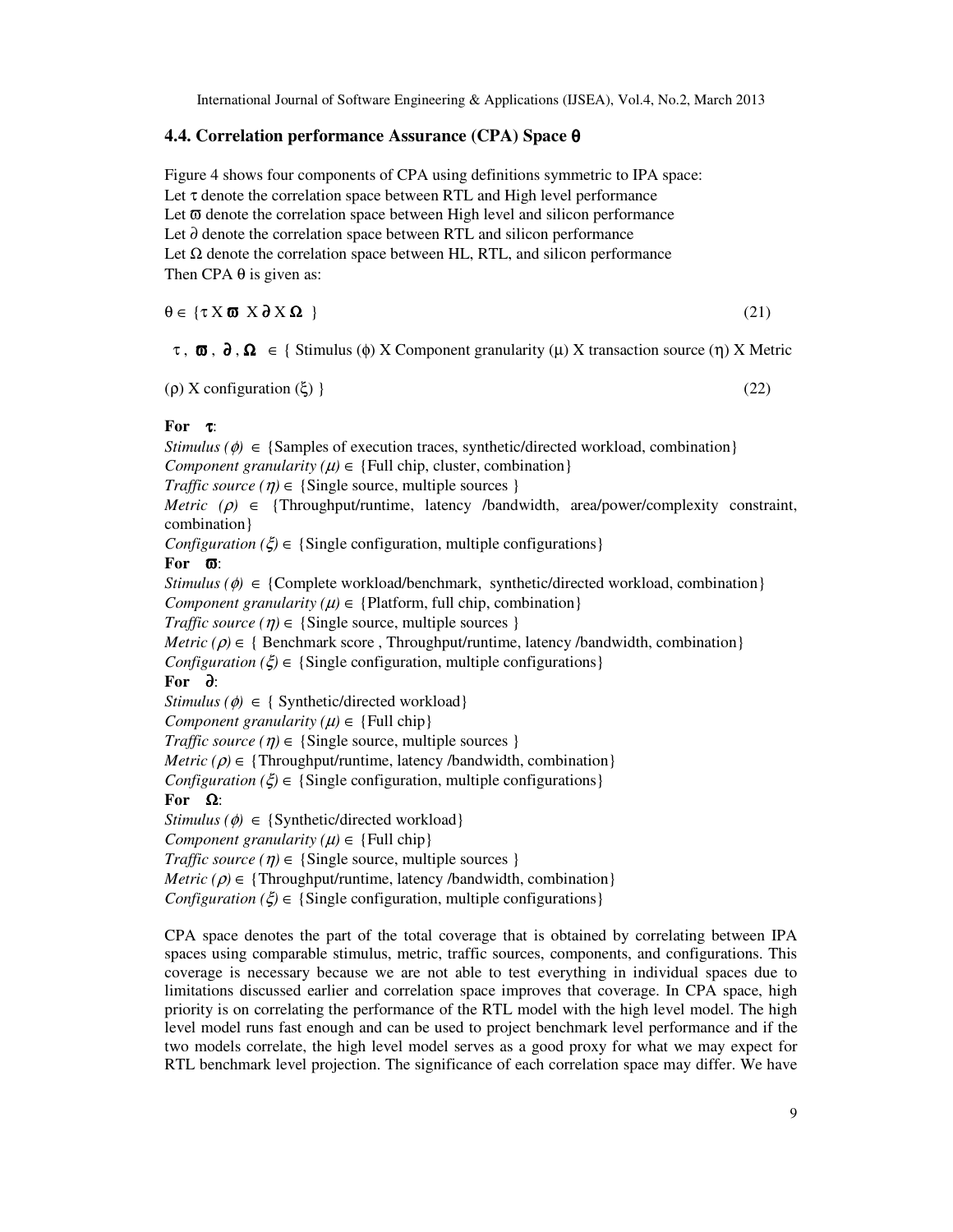discussed individual components of each space earlier and their definition is not repeated here for brevity.

The PA taxonomy for high performance architectures provides a new way to look at the complete performance assurance space that is easily understood and extended using a well defined and regular set of criteria. The criteria used in defining performance assurance space are represented by a key set of issues that an architect would need to resolve while designing the solution. This does not mean it includes every possible issue as a taxonomy based on such an endeavor would be unwieldy. The selected criteria are relevant to all abstraction levels, capture key issues that need to be addressed, and any significant differences between the levels can be isolated using the criteria. We discuss application of this taxonomy in the next section.



Figure 4: Correlation performance assurance space (CPA)

# **5. APPLICATION AND CONSIDERATIONS**

#### **5.1.Solution Spaces and Coverage**

Figure 5. shows that the proposed taxonomy partitions the total performance assurance space into seven distinct spaces. The IPA is marked by spaces 1, 2, and 3. CPA space is marked by spaces 4, 5, 6, 7 that overlap IPA spaces. Table 2 illustrates high level characteristics of each space and shows what areas they may cover. The table is meant to be illustrative and not an exhaustive coverage of each space. For example, if synthetic/directed stimulus is missing from the selected solution in all components and instead have only real workload/traces for stimulus, there may be a hole in testing peak bandwidth of key micro-architecture components. If synthetic/directed tests were present only in silicon performance, then the testing gap may propagate until silicon through HL and RTL performance and may be expensive to fix later. Similar consideration applies to dropping testing of a high risk feature from one or more of the spaces using synthetic/directed tests. In these cases, real workload traces may not find a performance problem with the feature without explicit directed testing and may result in a potential performance coverage hole. Similar coverage comments apply to CPA space in the table depending on what coverage is sought. For detailed gap/risk assessment, more details of each component of the solution need to be specified in an assurance plan and the combinations reviewed over the PA space, for example, models needed for evaluation, list of workloads, details of synthetic tests targeting specific behaviors/features, details of clusters, traffic sources, detailed metrics and configurations.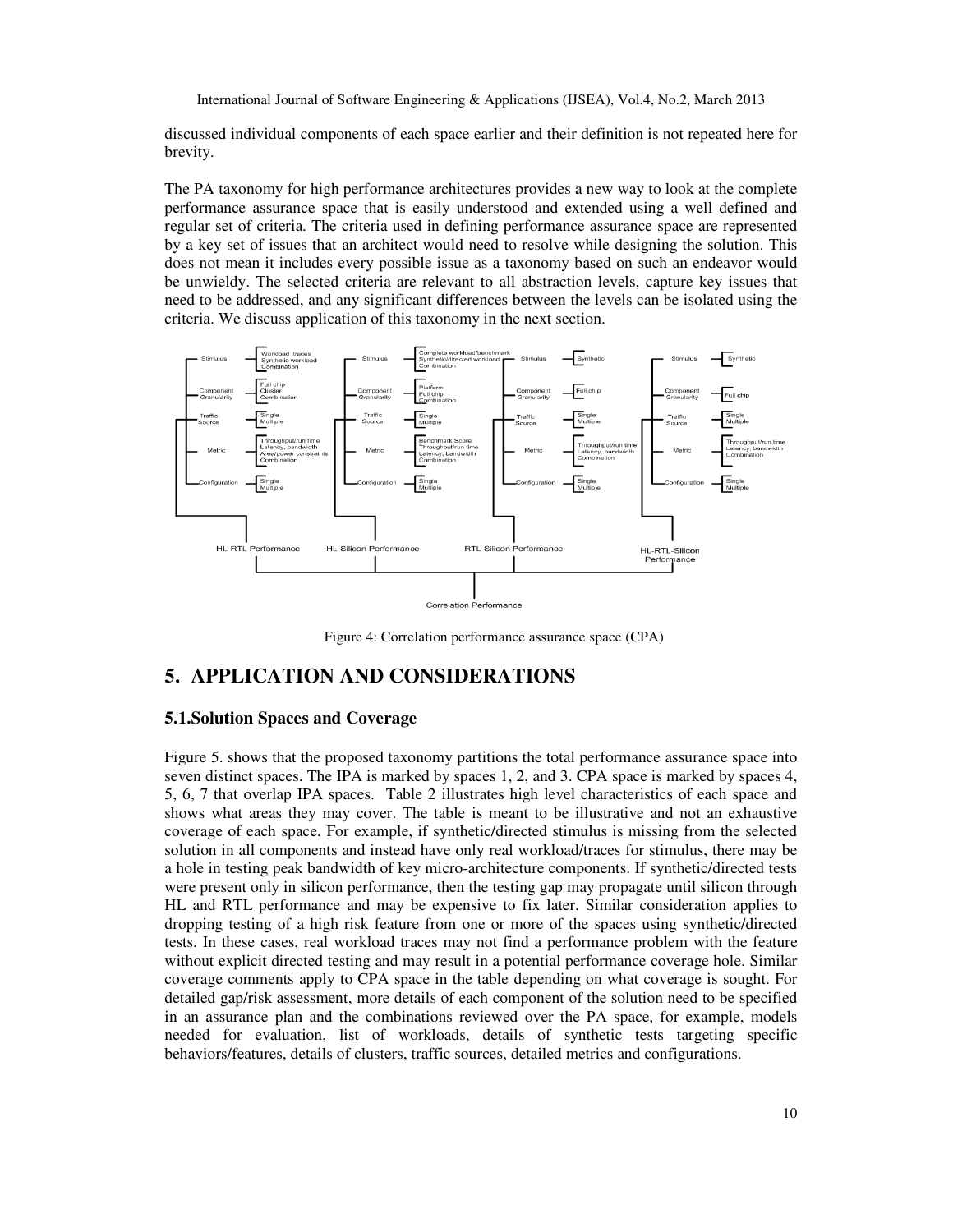

Figure 5: Solution Spaces of Performance Assurance Methods

Depending on a product's life stage and goals, coverage in all spaces may not be equally important. For example, for a product design to deliver expected performance covering space 4 (RTL performance correlation with high level model) may be more important than covering space 5 that would test micro-architecture defeatures, hardware performance counters/events etc. Similarly, space 7 may be higher priority than space 5 and one could make coverage, effort tradeoffs/prioritization that way.

|         | <b>Performance Validation Space Coverage</b>                                                                                                                                                                                                                                                                                                                                                                                                          |
|---------|-------------------------------------------------------------------------------------------------------------------------------------------------------------------------------------------------------------------------------------------------------------------------------------------------------------------------------------------------------------------------------------------------------------------------------------------------------|
| Space 1 | (IPA- $\Box$ ) Rapid HL Performance analysis of architecture partitions, new features, less<br>micro-architecture details (more refined as micro-architecture is defined), set product<br>performance projections/expectations                                                                                                                                                                                                                        |
| Space 2 | (IPA-CSilicon performance. Product performance projections published for various<br>benchmarks with silicon implementation or measuring and comparing performance<br>with competitive products, tune parameters to optimize performance (BIOS setting)                                                                                                                                                                                                |
| Space 3 | (IPA- $\Box$ ) Testing of RTL performance with short tests to get confidence in performance<br>after functional coding at unit/cluster level with details of micro-architecture<br>implemented, transaction flow inspection for defects (bubbles)                                                                                                                                                                                                     |
| Space 4 | (CPA- $\tau$ ) Verify that RTL implemented algorithms specified in the architecture<br>specification derived from high level analysis by correlating with HL model with short<br>tests and snippets of workloads. Validate and correlate changes in micro-architecture<br>required from implementation complexity and their performance impact                                                                                                        |
| Space 5 | (CPA-d)Test/validate cases that have performance impact and needs details of micro-<br>architecture not implemented in HL model, examples- product defeatures, rare<br>architecture/micro-architecture corner cases with short full chip tests, hardware<br>performance counters and events, other performance observability hooks                                                                                                                    |
| Space 6 | (CPA- $\overline{\omega}$ )Test full benchmark execution and correlate silicon performance to that<br>projected with a high level model to see if it meets targets when the full<br>implementation is considered, provides a method for correlation of pre and post silicon<br>measurements and validation of pre silicon methodologies, also useful for providing<br>input for next generation CPUs with targeted studies of features and defeatures |
| Space 7 | $(CPA-\Omega)$ This is intersection of all three methods and used to test performance pillars<br>in all cases. For example running full chip micros/directed tests for key component<br>latencies and bandwidths and high risk features which can be regularly tracked in a<br>regression suite as the RTL and silicon steppings change                                                                                                               |

| Table 2: Example of coverage provided by each solution space |
|--------------------------------------------------------------|
|--------------------------------------------------------------|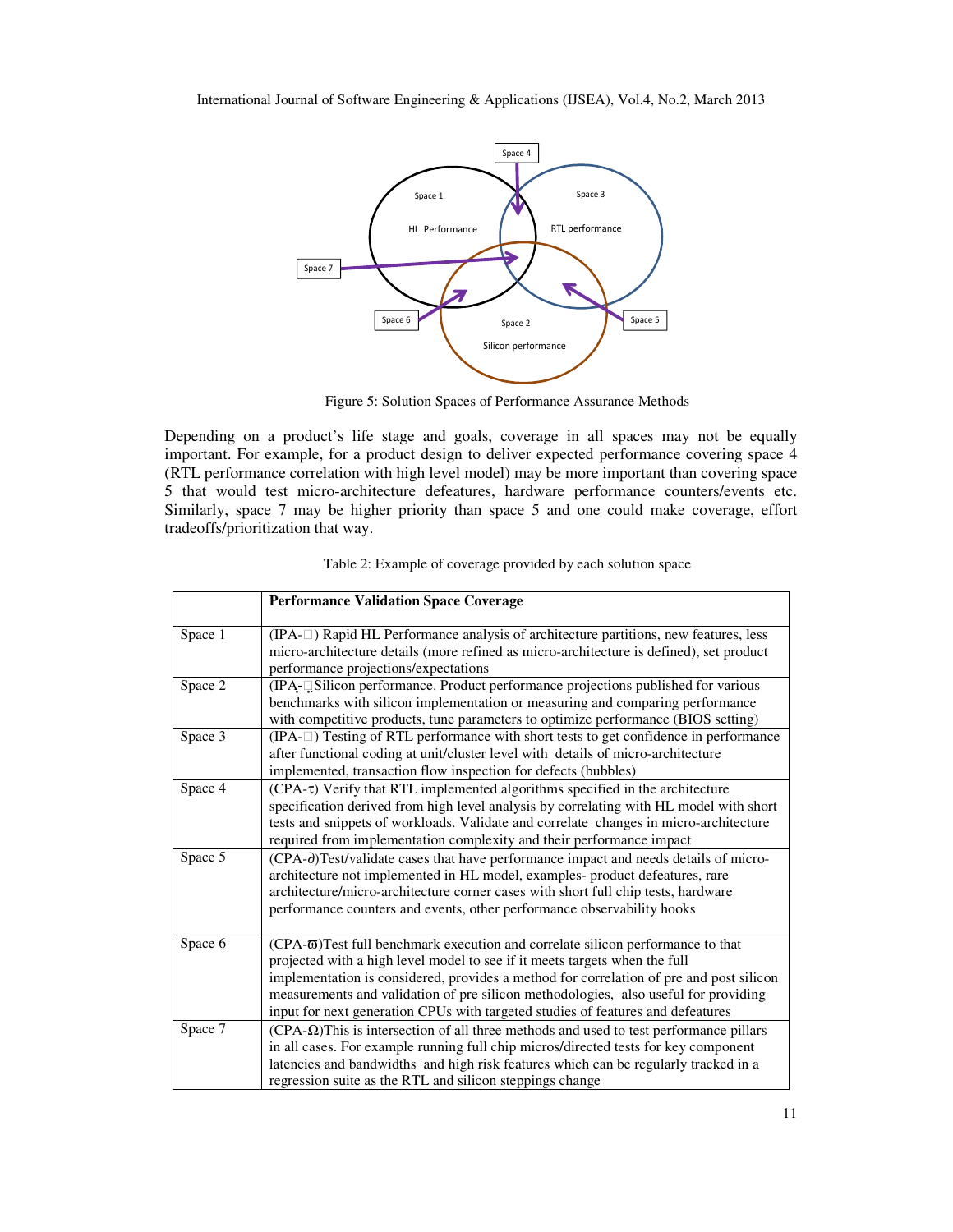We illustrate below application of the taxonomy to performance verification described in the literature and then show more complete examples of application of taxonomy to specific examples of high performance Intel processors and MCH (memory controller hub) chipsets. These examples depict how the performance verification work in the literature can be described under the proposed framework and how the taxonomy extends to testing with real chips.

### **5.2.Application Examples**

Application of the taxonomy to work done in the literature is shown only to the specific methods discussed in these papers and does not reflect on whether the products described were limited to testing shown here. We consider example discussed in [10, 11, 12-13]. In 10, *Doering et al* consider performance verification for high performance PERCS Hub chip developed by IBM that binds several cores and IO. This work largely relates to high level (analytical(queue)+simulation(OMNET) ) and VHDL RTL correlation for the chipset. In the proposed taxonomy, the work described in the paper would be classified under CPA space and HL-RTL correlation (τ**)** branch of CPA as follows:

*HL-RTL Correlation* ∈ *{Stimulus=Trace driven, Component granularity=full chip, Traffic source=multiple, Metric=multiple (latency, throughput), Configuration= single}* 

In 11, *Holt et al* describe system level performance verification of multi-core SOC. Two methods of performance verification have been described in this paper-*top down* and *bottom up* verification. Under the proposed taxonomy, the top down performance verification would be described under IPA HL performance assurance  $(\Box)$  branch whereas bottom up performance verification would be described under CPA HL-RTL correlation (τ**)** branch as follows:

*(Top down) IPA HL performance* ∈ *{Analysis method= emulation, Stimulus=synthetic, Component granularity=full chip, Traffic source=multiple, Metric=combination (latency/BW, throughput), Configuration= multiple}* 

 $$ *Traffic source=multiple, Metric=combination (unloaded latency, throughput), Configuration= single}* 

In 12, 13 *Bose et a*l have described architecture performance verification of IBM's PowerPC ™ Processors. Under the proposed taxonomy, the work described here would be included in the CPA space and HL-RTL correlation (τ**)** branch of CPA as follows:

*HL-RTL Correlation* ∈ *{Stimulus=combination, Component granularity=full chip, Traffic source=single (CPU core), Metric=combination (latency/BW, throughput), Configuration= Multiple (Power3, Power4)}* 

These examples show that the performance verification work in the literature focuses on subset of the PA space and there is no clear definition of the whole space. The proposed taxonomy achieves two goals-describes the total space and provides a consistent terminology to describe parts of the total space. The classification above also shows high level similarities and differences in the methods used in these cases.

Next, we show application of the proposed taxonomy to three examples: IA™ CPU core, MCH chipset, and a memory controller cluster in Table 3. The first table shows IPA space and the second table shows CPA space. The taxonomy mapping for each example is illustrative and other solutions are possible depending on the context.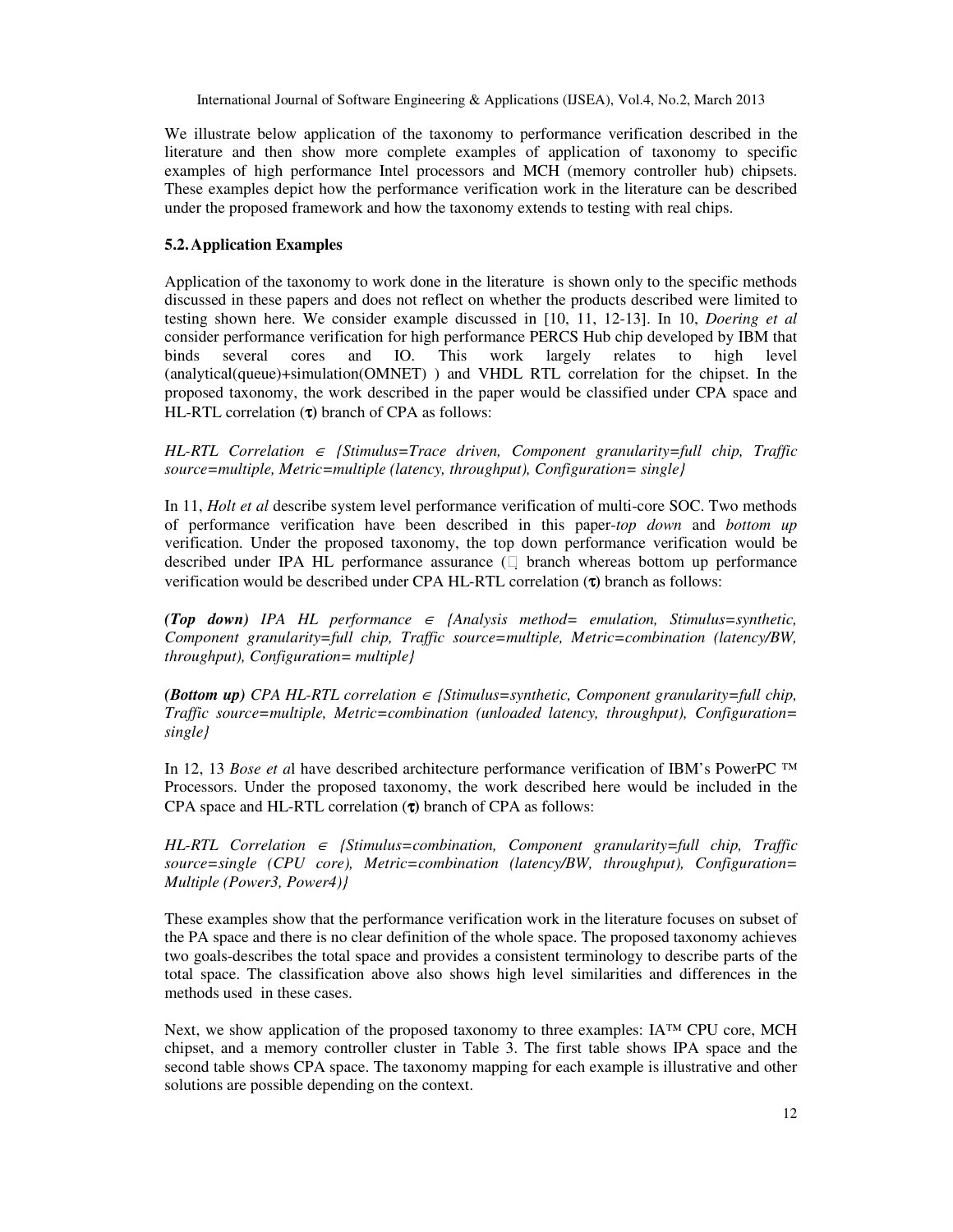For IPA HL core performance, a combination of analytical model during early exploration and a simulation model of the architecture are used. The stimulus is a combination of directed tests for specific latency/BW characterization and real workload benchmark traces for high quality coverage. The directed tests also cover new features introduced in the architecture. The testing is done as a combination of cluster and full chip granularity. Single source of traffic is IA™ core workloads/traces and the measurement granularity is a combination of benchmark score, throughput/run time, and latency and BW of targeted units. Since the core is used in multiple configurations (desktop, mobile, server), testing is done with multiple configurations. For core RTL testing, similar considerations apply as high level testing except that the metrics are run time/throughput and latency bandwidth combination and stimulus contains a combination of traces and synthetic workload. For core Silicon testing, the stimulus consists of combination of complete workload and directed full chip tests, and component granularity is platform and full chip. Other considerations for metric and configurations with RTL and silicon performance are comparable to that of HL performance.

For IPA MCH chipset performance testing (in chipset column), one significant difference is in the traffic source. The core had a single source of traffic, MCH binds multiple sources that includes cores, IO, graphics. The performance testing for MCH is done with multiple sources of transactions and combination of metrics. If the MCH functionality is integrated into an uncore or a SOC, it would have a comparable IPA scheme.

A memory controller (MC) is a cluster within the uncore or MCH and its performance testing is shown as the third example. It can also be left as a part of uncore cluster/MCH testing if considered adequate. In this example, we consider memory controller as a modular component that may be used for targeting more than one architecture and thus needs to be independently tested for high confidence. High level IPA testing of a memory controller is done with a simulation model and synthetic micros directed at performance aspects of a memory controller that test core timings, turnarounds, latency, and BW under various read write mixes and page hit/miss proportions. It can be tested with multiple traffic sources with different memory configurations (number of ranks, DIMMS, speeds, timings etc.). For silicon testing, memory controller performance is tested as a combination of synthetic workloads and benchmarks (streams) etc.

CPA space for all four components is shown in the second table. For example, for a CPU core HL-RTL correlation, a combination of short real workload traces along with synthetic workloads is tested on the HL model and RTL at full chip and cluster combination. The workload source is an IA core and a combination of metrics throughput (for workload traces) and latency/BW (with synthetic workload) is used for correlation. This correlation is done on multiple configurations. For HL-silicon correlation, combination of full chip latency/BW micros and benchmarks are run and correlation is done for benchmark scores and latency/BW metrics. This correlation also helps improve the HL model accuracy and a useful reference for development of next generation processors. For CPU core, RTL silicon correlation is done on a single configuration whereas other three correlations are done on multiple configurations. This illustrates an example of trading effort vs. coverage at a low risk since RTL silicon correlation covers uncommon cases from performance perspective and get adequate testing on a single configuration. The HL-RTL-Silicon correlation testing is done with targeted synthetic full chip micros that test the core metrics that are key for product performance and the testing is done at full chip with combination of throughput and latency/BW metrics in multiple configurations. Similar considerations apply to chipset and memory controller CPA space.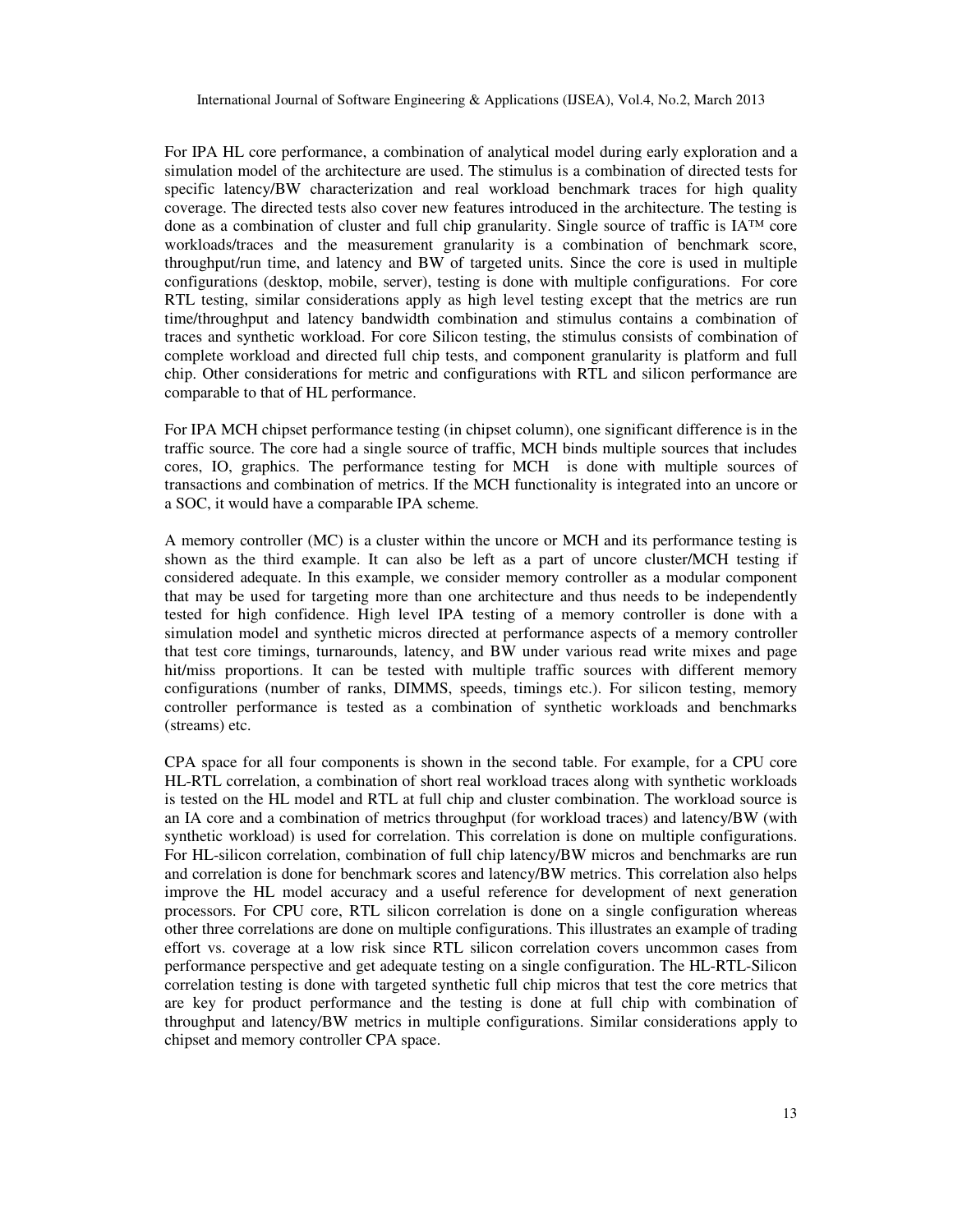| <b>IPA</b>        |             | <b>CPU</b> core | <b>Chipset</b> | <b>Memory Controller unit</b> |
|-------------------|-------------|-----------------|----------------|-------------------------------|
| <b>High Level</b> | Analysis    | Combination     | Simulation     | Simulation                    |
| <b>Testing</b>    | method      |                 |                |                               |
|                   |             |                 |                |                               |
|                   | Stimulus    | Combination     | Combination    | Synthetic                     |
|                   | Component   | Combination     | Combination    | Cluster                       |
|                   | Granularity |                 |                |                               |
|                   | Traffic src | Single          | Multiple       | Multiple                      |
|                   |             |                 | (IA/IO/GFX)    |                               |
|                   | Metric      | Combination     | Combination    | Latency/BW                    |
|                   | Configs     | Multiple        | Multiple       | Multiple                      |
| <b>RTL</b>        | Stimulus    | Combination     | Combination    | Synthetic                     |
|                   | Component   | Combination     | Combination    | Cluster                       |
|                   | Granularity |                 |                |                               |
|                   | Traffic src | Single          | Multiple       | Multiple                      |
|                   | Metric      | Combination     | Combination    | Latency/BW                    |
|                   | Configs     | Multiple        | Multiple       | Multiple                      |
| <b>Silicon</b>    | Stimulus    | Combination     | Combination    | Combination                   |
|                   | Component   | Combination     | Combination    | Platform                      |
|                   | Granularity |                 |                |                               |
|                   | Traffic src | Single          | Multiple       | Multiple                      |
|                   | Metric      | Combination     | Multiple       | Latency/BW                    |
|                   | Configs     | Multiple        | Multiple       | Multiple                      |

Table 3: Example of application of taxonomy to real world examples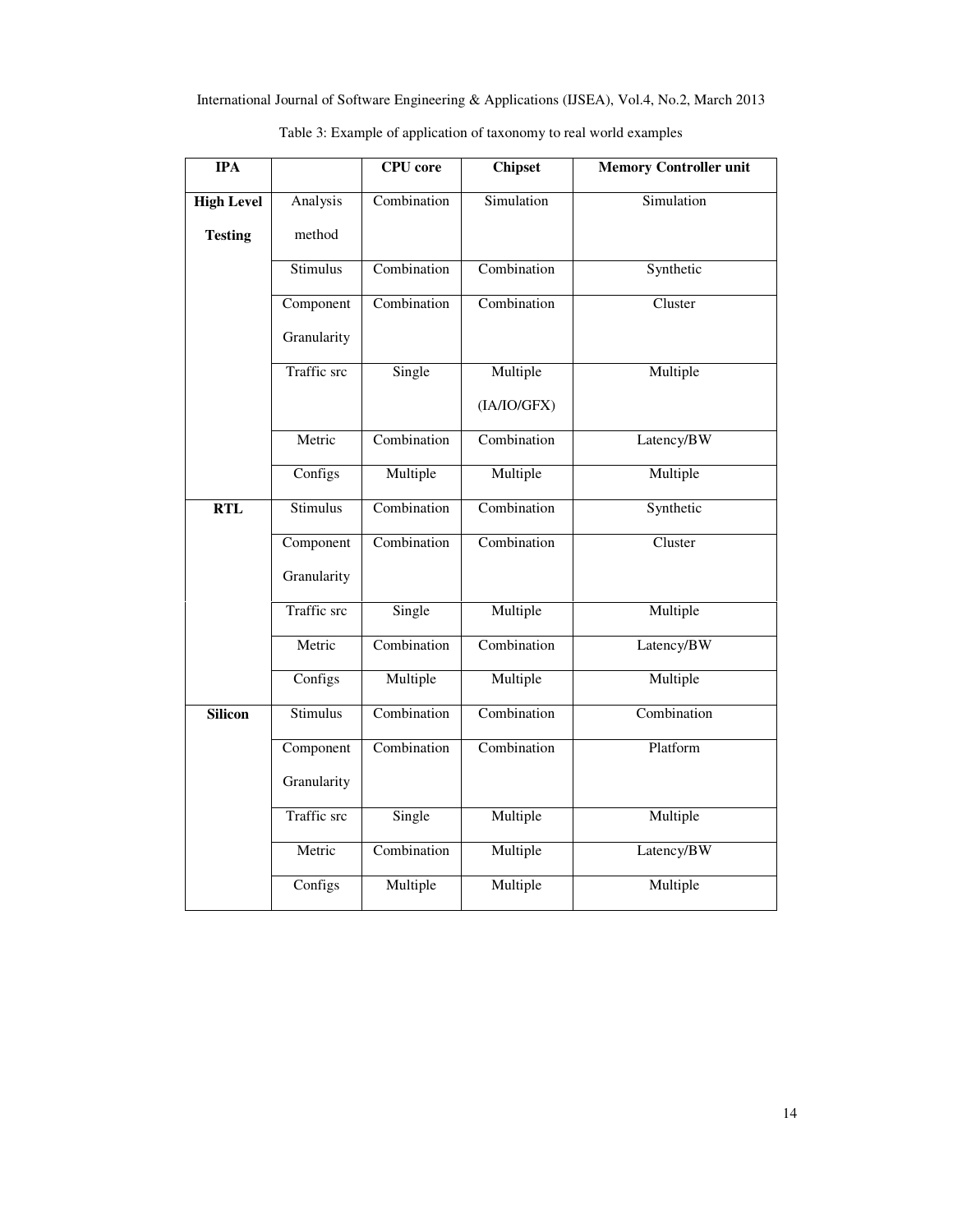International Journal of Software Engineering & Applications (IJSEA), Vol.4, No.2, March 2013

| <b>CPA</b>         |                 | $\overline{\mathbf{CPU}}$ core | <b>Chipset</b> | <b>Memory Controller unit</b> |
|--------------------|-----------------|--------------------------------|----------------|-------------------------------|
| <b>HL-RTL</b>      | Stimulus        | Combination                    | Synthetic      | Synthetic                     |
|                    | Component       | Combination                    | Full chip      | Cluster                       |
|                    | Granularity     |                                |                |                               |
|                    | Traffic src     | Single                         | Multiple       | Multiple                      |
|                    |                 |                                | (IA/IO/GFX)    |                               |
|                    | Metric          | Combination                    | Combination    | Latency/BW                    |
|                    | Configs         | Multiple                       | Single         | Multiple                      |
| <b>HL-Silicon</b>  | <b>Stimulus</b> | Combination                    | Synthetic      | Synthetic                     |
|                    | Component       | Combination                    | Full chip      | Full chip                     |
|                    | Granularity     |                                |                |                               |
|                    | Traffic src     | Single                         | Multiple       | Multiple                      |
|                    | Metric          | Combination                    | Combination    | Latency/BW                    |
|                    | Configs         | Multiple                       | Single         | Multiple                      |
| <b>RTL-Silicon</b> | Stimulus        | Synthetic                      | Synthetic      | Synthetic                     |
|                    | Component       | Full chip                      | Full chip      | Full chip                     |
|                    | Granularity     |                                |                |                               |
|                    | Traffic src     | Single                         | Single         | Single                        |
|                    | Metric          | Combination                    | Throughput/ru  | Latency/BW                    |
|                    |                 |                                | n time         |                               |
|                    | Configs         | <b>Single</b>                  | Single         | Single                        |
| HL-RTL-            | Stimulus        | Synthetic                      | Synthetic      | Synthetic                     |
| <b>Silicon</b>     | Component       | Full chip                      | Full chip      | Full chip                     |
|                    | Granularity     |                                |                |                               |
|                    | Traffic src     | Single                         | Multiple       | Single                        |
|                    | Metric          | Combination                    | Latency/BW     | Latency/BW                    |
|                    | Configs         | Multiple                       | Single         | Multiple                      |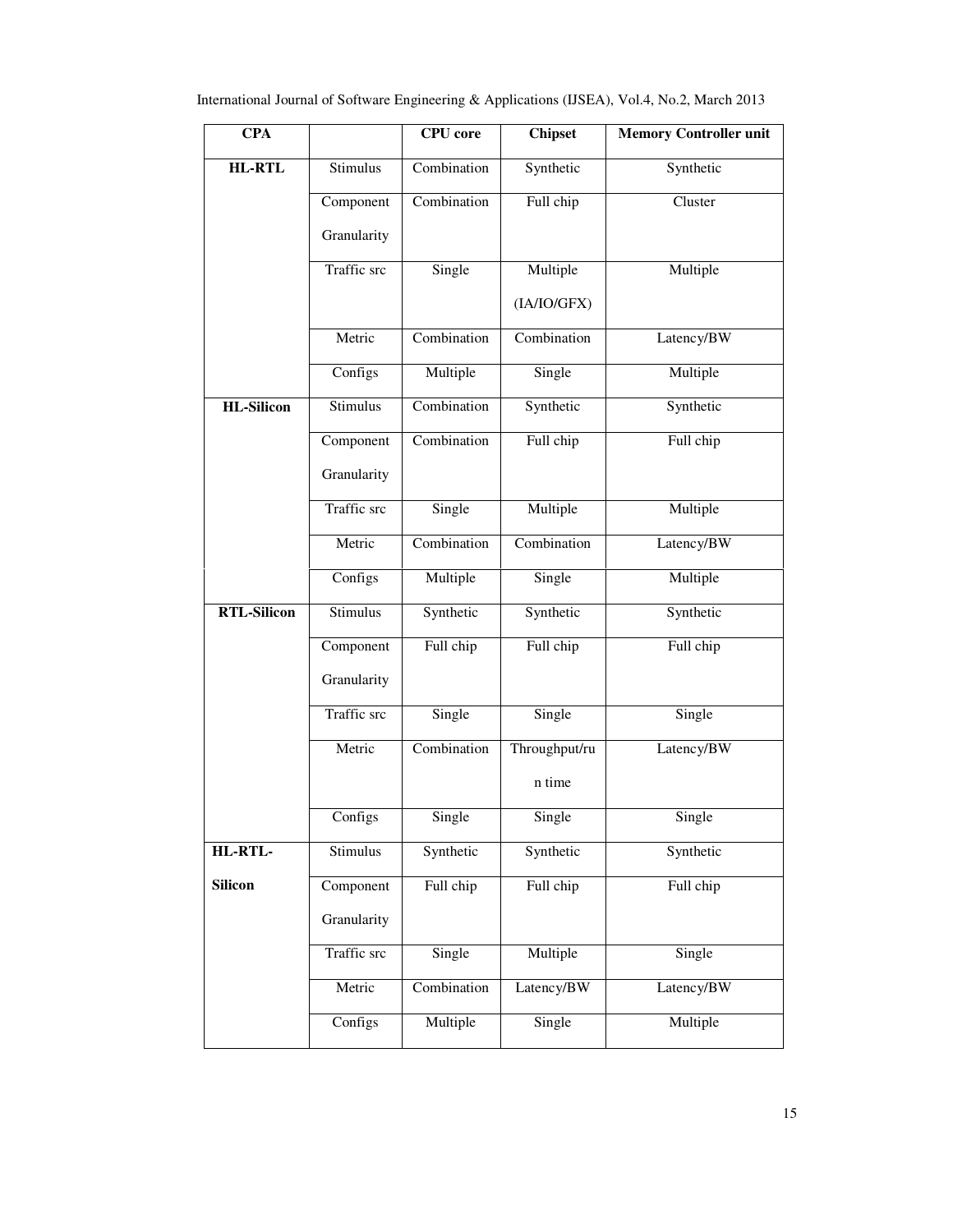# **6. CONCLUSIONS**

This paper presented a systematic approach to the complex problem of performance assurance of high performance architectures manufactured in high volume based on methods successfully deployed over several generations of Intel cores/chipsets in a unified taxonomy. The taxonomy extensively considers performance assurance through three key stages of a product that include high level product performance, RTL performance, and silicon performance and has not been discussed in the literature previously. The proposed taxonomy incorporated capabilities and limitations of performance tools used at each stage and helps one construct a complete high level picture of performance testing that needs to be done at each stage. An application of the taxonomy to examples in the literature and real world examples of a CPU core, MCH chipset, and memory controller cluster are shown.

The key advantages of proposed taxonomy are: it shows at high level where the performance assurance methods need to be different, it makes one think through all phases of a product starting from high level until silicon, enumeration of the taxonomy in a detailed performance assurance execution plan identifies if there are holes in the performance testing that either need to be filled or concomitant risk is appropriately assessed. The taxonomy helps with resource planning and mapping and delivering a successful high performance product.

The proposed taxonomy has been successfully used in performance assurance of Intel's Nehalem/Westmere CPUs and several generations of chipsets. This systematic approach has been instrumental in identifying many pre-silicon performance issues early on and any corner cases identified in silicon due to several cross checks embedded in the methodology. It has helped creating a rigorous performance assurance plan. The proposed work is new and should be of interest to manufacturers of high performance architectures.

### **7. REFERENCES**

- [1] Don Williams, Peter D. Burns, Larry Scarff, (2009) "Imaging performance taxonomy"; Proc. SPIE 7242, 724208; doi:10.1117/12.806236, Monday 19 January 2009, San Jose, CA, USA
- [2] Mink, A.; Carpenter, R.J.; Nacht, G.G.; Roberts, J.W.; (1990) "Multiprocessor performancemeasurement instrumentation", Computer, Volume: 23 , Issue: 9, Digital Object Identifier: 10.1109/2.58219, Page(s): 63 - 75
- [3] Mamrak, S.A.; Abrams, M.D, (1979) "Special Feature: A Taxonomy for Valid Test Workload Generation "; Computer, Volume: 12, Issue: 12, Digital Object Identifier 10.1109/MC.1979.1658577, Page(s):  $60 - 65$
- [4] Oliver, R.L.; Teller, P.J.; (1999) "Are all scientific workloads equal?", Performance, Computing and Communications Conference, 1999. IPCCC '99. IEEE International, Digital Object Identifier: 10.1109/PCCC.1999.749450, Page(s): 284 - 290
- [5] Mary Hesselgrave , (2002) "Panel: constructing a performance taxonomy", July 2002 WOSP '02: Proceedings of the 3rd international workshop on Software and performance
- [6] S. Mukherjee, S Adve, T. Austin, J. Emer, P. Magnisson, (2002) "Performance simulation tools", Computer , Issue Date : Feb 2002, Volume : 35 , Issue:2, On page(s): 38, Digital Sponsored by : IEEE Computer Society
- [7] S. Mukherjee, S. Reinhardt, B. Falsafi, M. Litzkow, S. Huss-Lederman, M. Hill, J. Larus, and D. Wood, (2000) "Fast and portable parallel architecture simulators: Wisconsin wind tunnel II", IEEE Concurrency, vol. 8, no. 4, pp. 12–20, Oct.–Dec. 2000.
- [8] Heekyung Kim , Dukyoung Yun , (2009) "Scalable and re-targetable simulation techniques for systems", Proceeding CODES+ISSS '09 Proceedings of the 7th IEEE/ACM international conference on Hardware/software codesign and system synthesis , NY 2009
- [9] Hoe, James C.; Burger, Doug; Emer, Joel; Chiou, Derek; Sendag, Resit; Yi, Joshua; (2010) "The Future of Architectural Simulation", Micro, IEEE, Volume: 30 , Issue: 3, Digital Object Identifier: 10.1109/MM.2010.56, Page(s): 8 - 18